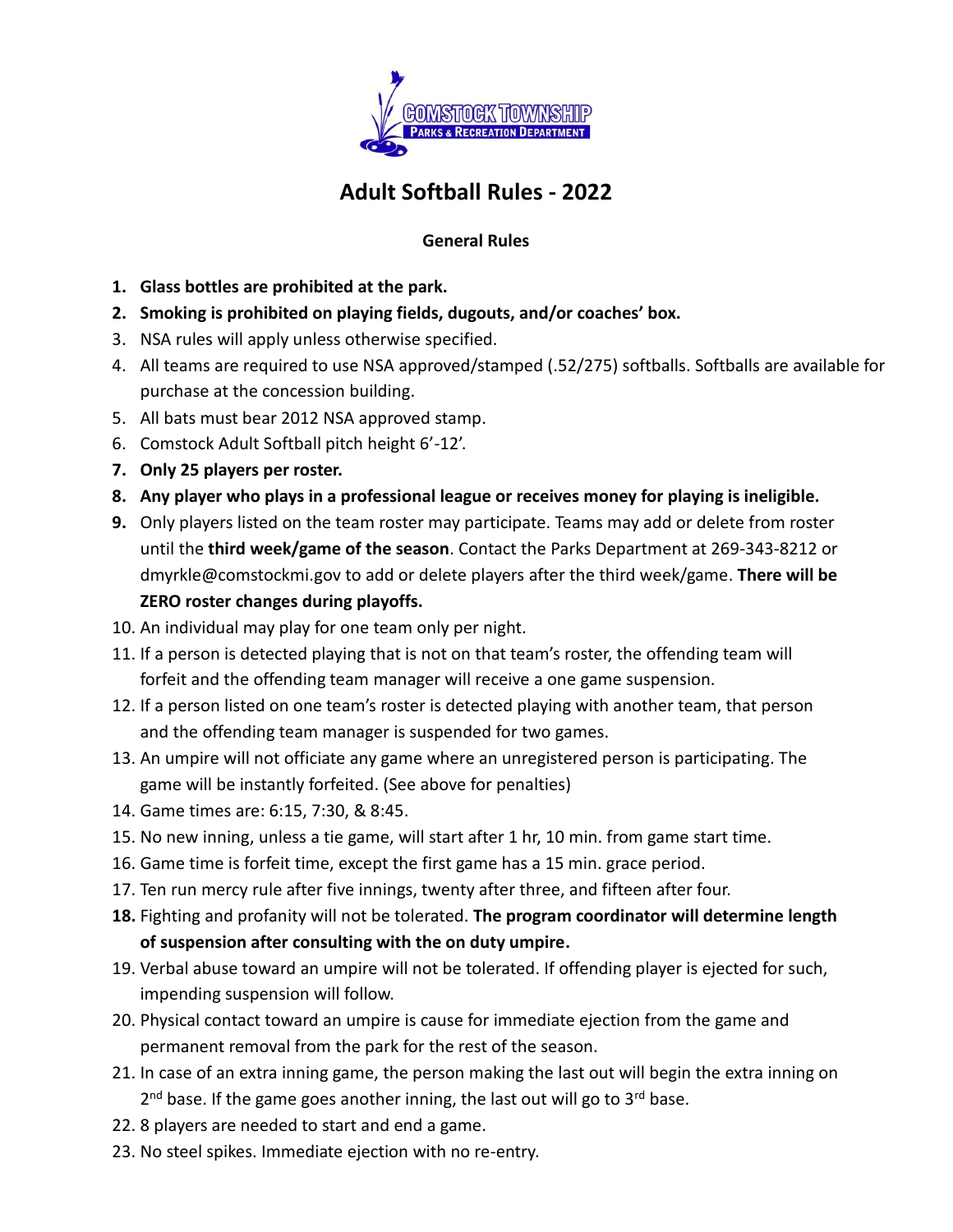- 24. Home & Visiting Teams both must furnish an official baseball/softball scorebook. Home Team will be considered official book for the game.
- 25. Open end batting order is allowed. No penalty if player is removed from line-up due to injury and is not able to continue.
- 26. No protests allowed except for player eligibility.
- 27. One pinch runner is allowed per inning. Runner may pinch run at any time and any base position.
- 28. Runners must touch orange base pad upon running through  $1<sup>st</sup>$  base on a routine single.
- 29. 3<sup>rd</sup> strike fouls will be considered a strike out. No foul balls.
- 30. Mat used will be a deeper & wider mat, referred to as a Canadian mat.
- 31. Plate will no longer be considered a strike.
- 32. Games in process that have been called due to inclement weather or field conditions after 3 ½ innings with Home Team leading will be considered a completed game.
- **33.** If a team cannot play, they must provide a minimum 24 hour notice to the Comstock Parks & Recreation Department via email (dmyrkle@comstockmi.gov) for consideration of the game to be rescheduled. The Comstock Parks & Recreation Department will not make up any games that were cancelled without a 24 hour written notice and forfeit fee will be implemented.
- **34. There will be no schedule changes during playoffs, not even with 24hr notice.**
- **35. Field lights will be turned off 10-15 minutes after game completion.**
- **36. The gate will be locked no later than 20 minutes after last game completion.**